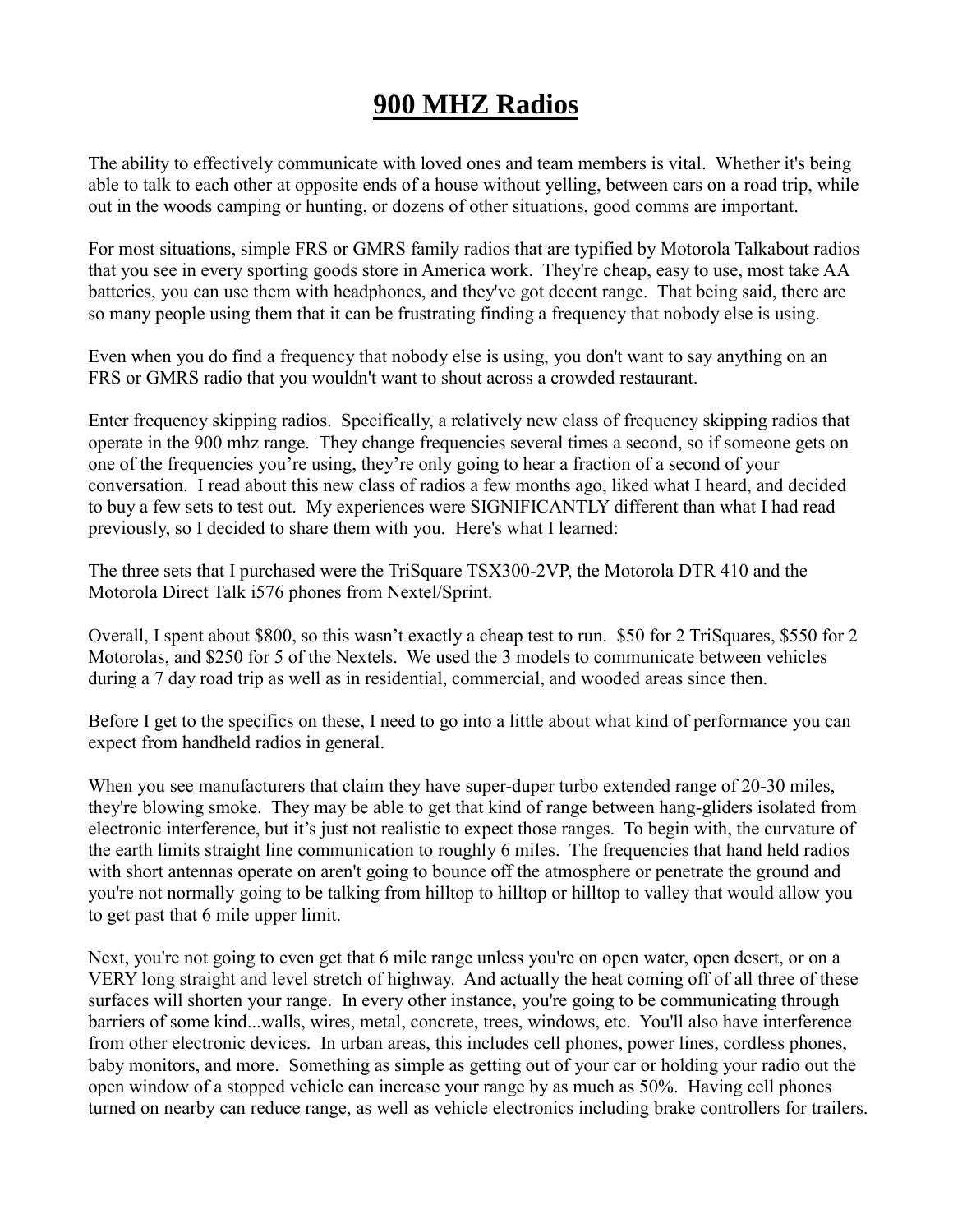What all of this means is that no two people will get the same range on their radios because of all of the variables involved. The maximum range that you should expect to reliably get in the real world with short antenna radios is .5-3 miles. You will be able to get longer ranges when one or more parties are on rooftops, hilltops, or have an elevated antenna, but otherwise you're looking at that .5-3 mile range regardless of whether you buy the \$500 Motorolas or a \$10 FRS set off of Craigslist.

You're probably asking yourself at this point why, if I know that, would I go out and spend money on these radios?

There are a few big reasons. First is the added privacy that comes with having built-in frequency hopping. Second is the ability to communicate with a single person on a channel in addition to being able to communicate with everyone on the channel. Third, the simple fact that there are fewer people using the frequencies makes it easier to find an empty channel that nobody else will be listening on. And fourth, the ability to do short text messaging. Fourth, as anyone who's used cheap radios can tell you, quality microphones and quality speakers are worth their weight in gold.

When I was guiding, we used UHF radios to communicate with our base and Motorola FRS radios to communicate with each other. The FRS radios were handy, but it always sounded like people were alternating between talking directly into the radio and through a pillow, so they only supported VERY simple communication. I discovered, on accident, that when I used my Garmin Rhino combination GPS/radio that voices became almost perfectly clear. As a result, I started using the Rhino and as long as I used very simple phrases, my communication with others improved dramatically, regardless of what radios they used.

The radios I'm going to tell you about all have higher quality microphones and speakers than the entry level FRS/GMRS radios. This makes a huge difference, especially if you're dealing with background noise, have to whisper, or have compromised hearing.

The first one I want to talk about is the TriSquare TSX300-2VP. It's the easiest one to find. You can get them in Best Buy as well as online and local outdoor retailers. Despite MANY positive reviews online, it also happens to be my least favorite radio of the ones I tested.

Here are some of the high points:

- $\bullet$  1 Watt
- Allows you to text message between units
- 10 Billion available channels (actually, it picks 50 frequencies out of a possible 700 and alternates between them in one of 10 billion different combinations, or channels.)
- Comes with headsets
- VOX for hands-free voice activated transmission
- Can use rechargeable or AA batteries
- NOAA weather receiver
- Allows you to talk to a group or to individual radios
- \$50-\$100 for a set of two with batteries and headsets
- Analog allows a fuzzy signal to get through instead of cutting off (more on this in a second)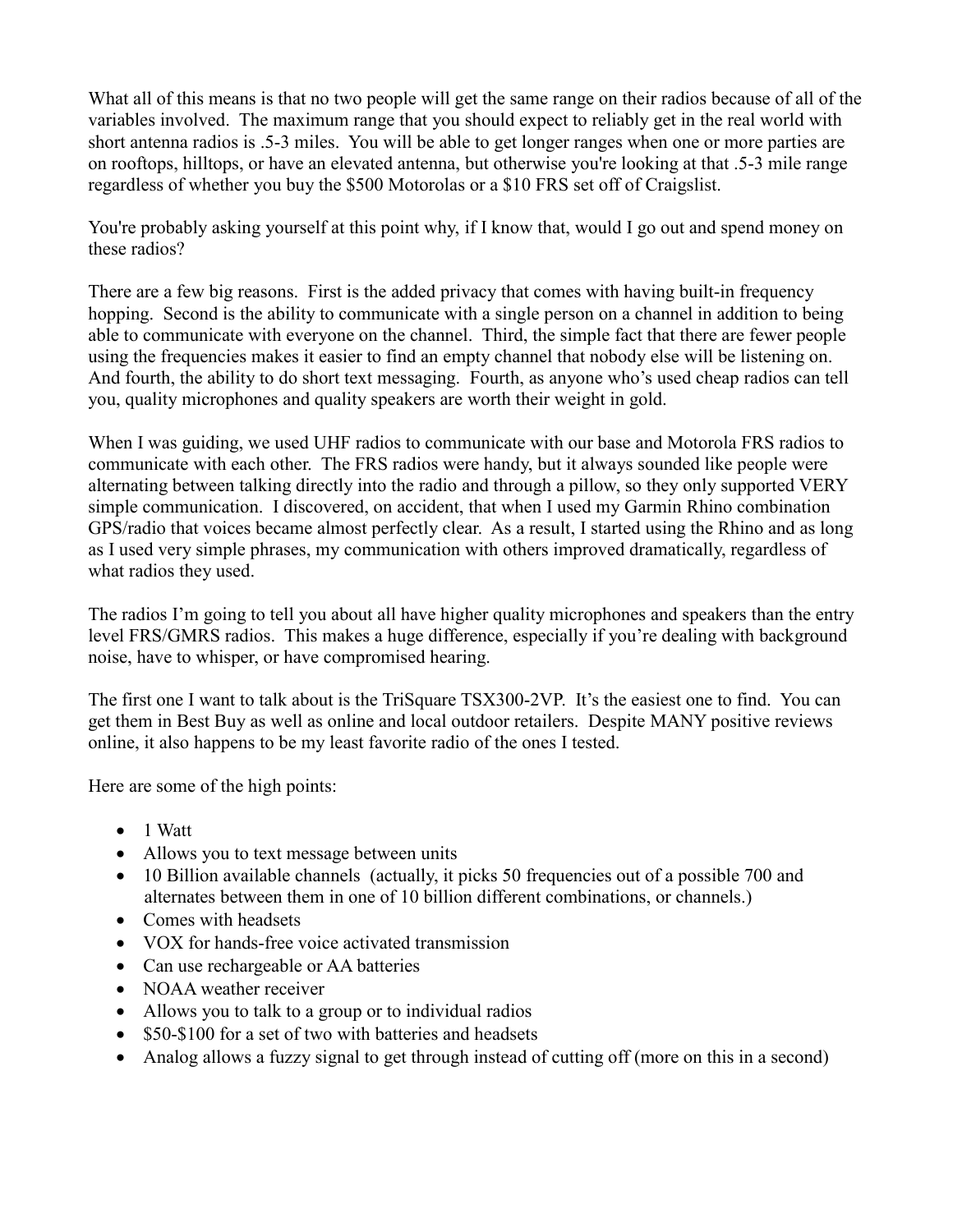Here are some of the drawbacks:

- Kind of cheap feeling, because they are, but the electronics seem to be solid
- No positive feedback that your message is getting through (more on this in a second)
- Despite being called digital, it's an analog signal
- It only hops frequencies 2.5 times per second.
- Supposedly, you can figure out the frequency set with a "signal stalker" and listen in with consumer grade scanners. This would require specialized skills, knowledge, and equipment, so it's still a significant improvement over Talkabouts.
- Non-standard connection for charging

Motorola DTR 410

High Points:

- 1 full watt of power
- 1050-1200 mAh Lithium ION batteries (Reported 14.5 hours per charge)
- Rechargable Lithium ION batteries are \$5-15 apiece.
- Can upgrade to 1800 mAh batteries, which are \$30 apiece
- TOUGH for industrial and military use. Designed to Milspec 810 standards
- Unit notifies you when you're connected with another radio. Also notifies you if it can't locate another radio to communicate with. (this is IMPORTANT…more in a second)
- Very high quality microphone and speaker
- Compatible with Motorola 2-plug headsets.
- Call forwarding option
- Can talk to your group or to individuals
- Digital frequency hopping, spread spectrum.
- 20 pre-programmed channels that cycle through a set of 50 frequencies at 11 times per second using Vector Sum Excited Linear Prediction (VSELP) which makes a brute force scan next to impossible. Someone wanting to listen in must have the same radio listening to the same frequencies in the same sequence or have the ability to demodulate the signal incredibly fast. In other words, it's safe from most civilians and all but well equipped and educated militaries.
- Additional channels (sequences of frequencies) available with a \$30 Motorola programming cable for increased privacy.
- Pre-defined text messages between units
- Additional pre-defined messages can be programmed

Drawbacks:

Price-\$250 apiece.

Size—Fits in radio holders and in the included belt holder, but not in pockets. Non-standard battery. Replacements are inexpensive, but not standard. Non-standard connection for charging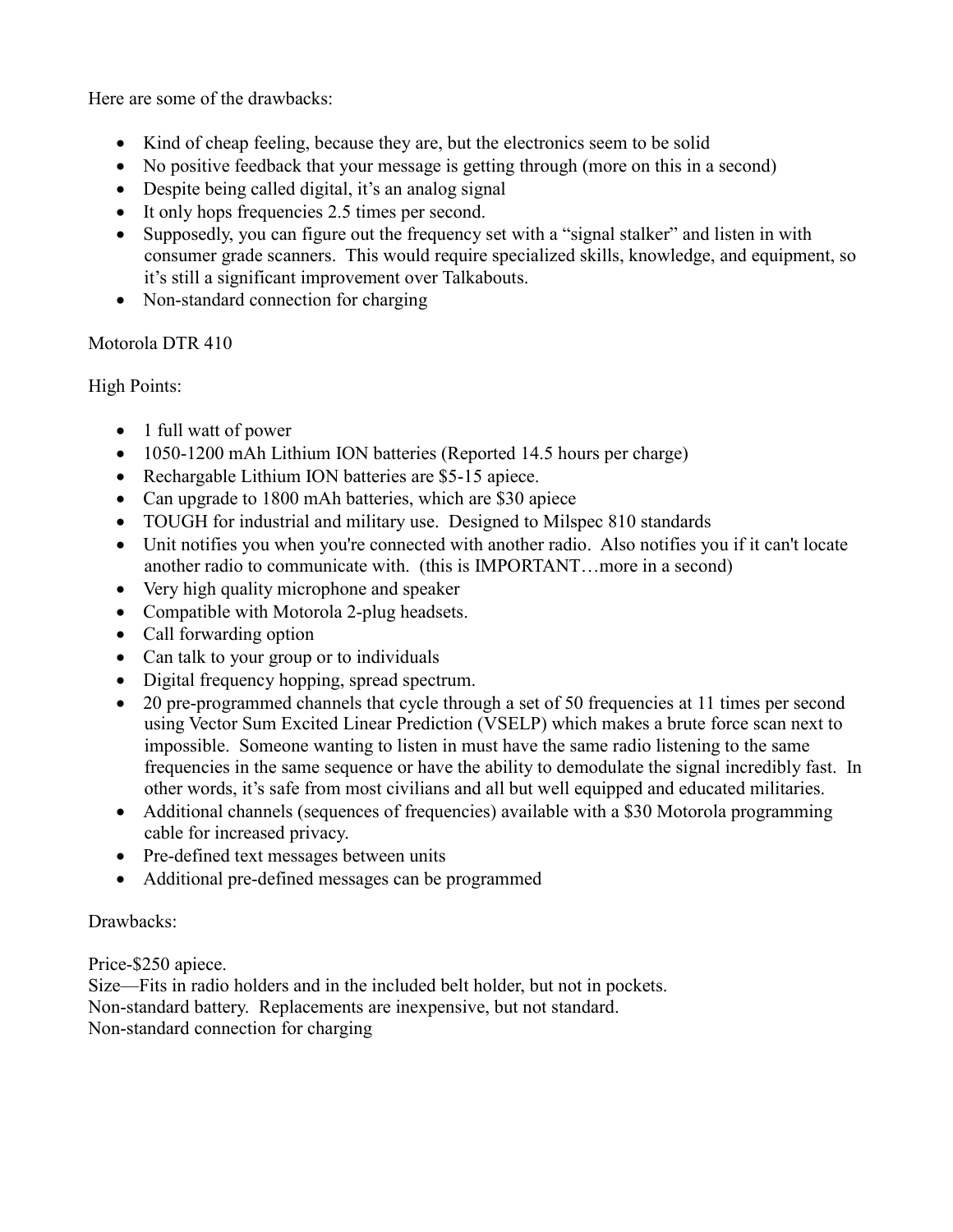Motorola Nextel/Sprint Direct Talk (Specifically the i576)

Nextel became famous, in part, for their "Push to Talk" phones that used the Nextel network like a radio repeater and use their phones like walkie talkies in addition to using them like phones. "Direct Talk" is another technology that turns cell phones into short range walkie talkies that work independently from the Sprint/Nextel network. They are Motorola phones and share a lot of the same technology as the DTR radios. There are several Direct Talk models…I decided on the i576 because of it's rugged design and the price/availability when I bought mine.

- .7 watt digital
- Frequency Hopping Spread Spectrum (Like DTR)
- 10 Channels and 15 sub-codes
- VERY high quality microphone and speaker
- Manufactured to meet or exceed military specs for toughness and durability (Milspec 810)
- Can buy used in bulk for \$20 apiece
- Unit notifies you when you're connected with another radio. Also notifies you if it can't locate another radio to communicate with.
- TINY
- Great battery life. Replacement 1800 mAh batteries cost \$5-10.
- High quality microphone and speaker
- Doesn't look like a walkie talkie
- Uses a standard micro-usb connection to charge

## Drawbacks:

- Doesn't fit into walkie talkie holders
- $\bullet$  No clip
- Anyone with a Direct Talk phone can scroll through their channels/codes and listen in.
- Uses the same technology as DTR radios, but are not cross-compatible
- Only works in speaker mode. (not headset compatible)
- No private (phone to phone) conversations unless the phones have a PTN from Sprint/Nextel.
- Need separate blank SIM cards (available on Ebay for around \$1 apiece) to make them work, but they don't need to be on the Sprint/Nextel network.

One of my favorite features on the DTR 410s and i576s is the positive feedback that you get that your message is getting through to SOMEONE. When you press the button to talk, there is a slight delay and you get a visual and audible signal that you have either 1. Connected to another unit or 2. Have not connected to another unit.

This is a great feature because it prevents the situation where you're saying, "Can you hear me?" For the most part, you're either connected and have a clear, digital signal, or you've got nothing—and you know which it is before you start talking. Every once and awhile, we've had thready connections on the digital radios, but for the most part they've either been switched on or switched off.

One place where this was beneficial was towing a trailer over a particularly white-knuckle narrow mountain pass with LOTS of tight switchbacks with my wife following in another vehicle. She was able to tell me things and know that her message was getting through, even though I wasn't about to